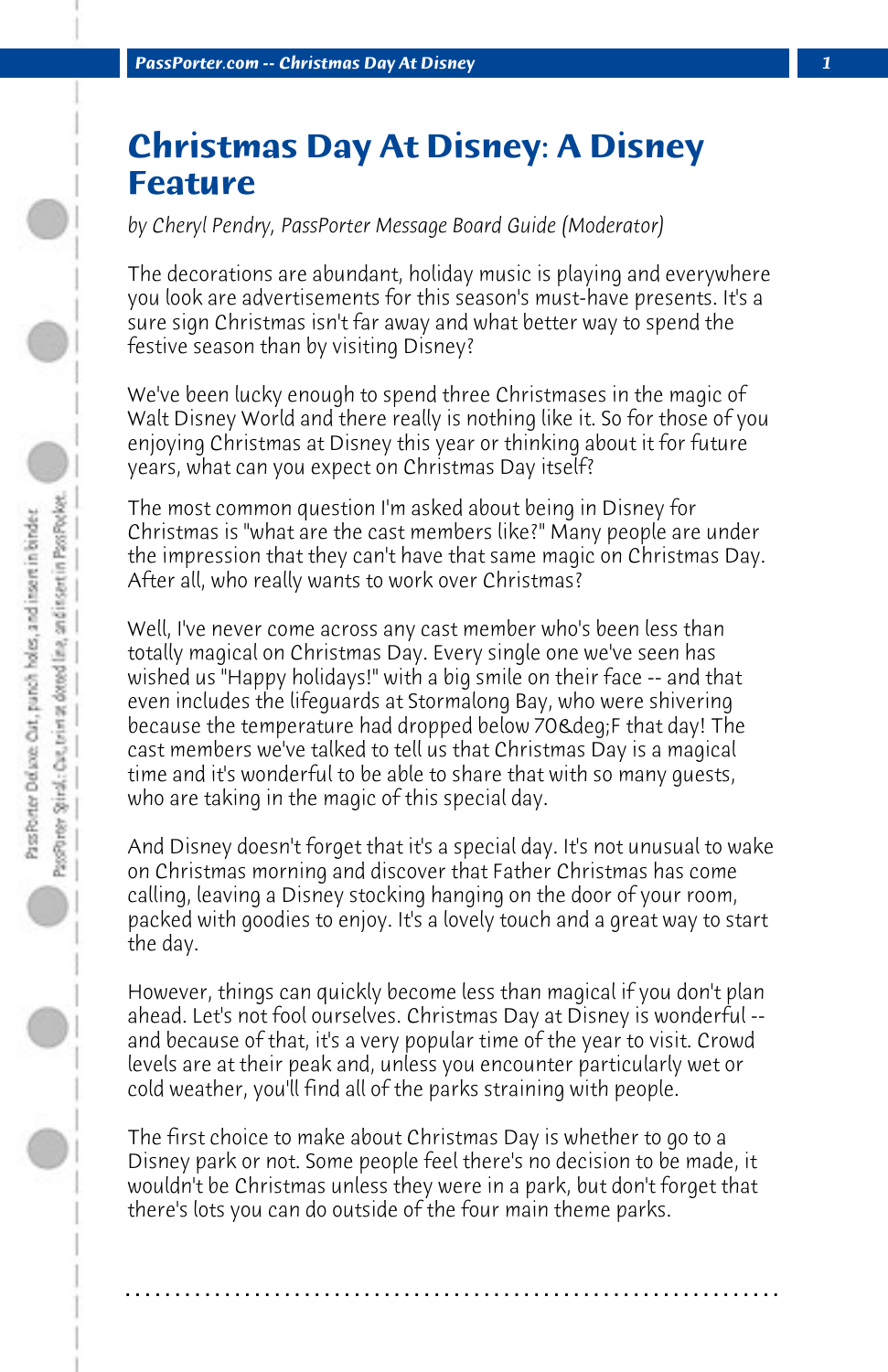If it's warm enough, how about spending the day at a Disney water park? We have very fond memories of the Christmas Eve we spent at Typhoon Lagoon. Sure, you have to play it by ear and keep an eye on the weather forecast, but you may be lucky and get a warm enough day.

You can take the stress out of Christmas shopping by not bothering before the big day. One year we did exactly that and hit the shops on Christmas Day. We set ourselves a limit each and we were allowed to buy exactly what we wanted for ourselves up to that amount and it was a really fun -- and different -- way to do things! At least you can guarantee that you'll get what you want -- and there's plenty to choose from at Downtown Disney.

Another option is to spend the day visiting the various Disney resorts. They're all beautifully decorated during the holiday season and it's worth making time to see them. Our favorites that we always make sure we visit at Christmas include the Beach Club, Grand Floridian, Animal Kingdom Lodge and the Wilderness Lodge. You'll find a chocolate merry-go-round, a life-size gingerbread house and a chocolate village on your travels if you take in these resorts.

If you do want to go to a park, which one should you head for? Our favorite is Epcot, so that's the one we usually go to. It's packed with storytellers around the World Showcase, explaining about the festive season in their native country and for us, there's no better way to spend Christmas night than by watching the Candlelight Processional. Somehow, the re-telling of the Christmas story is so much more magical on the day itself and, when followed by dinner at one of Epcot's superb restaurants, Christmas doesn't get much better.

However, it's a close call for us between Epcot and MGM, with their wonderful Osborne Lights, which will this year be dancing for your delight. There's something very soothing about the lights and they never fail to bring tears to my eyes.

Don't forget Animal Kingdom either. Although it's usually the first park to close on Christmas Day, it's also usually the last one to fill up, so if you want to have a lie-in before you head out and find the other parks too much to handle, this could be a quieter alternative for you -- and what could be more unusual than going on an African safari on Christmas Day?

Of course, most people head straight for the Magic Kingdom on Christmas Day and if that's your plan, there's only one thing you need to remember -- get there as soon as it opens! This park doesn't handle crowds well and when it's full, it really does feel full. I've been the park

**. . . . . . . . . . . . . . . . . . . . . . . . . . . . . . . . . . . . . . . . . . . . . . . . . . . . . . . . . . . . . . . . . .**